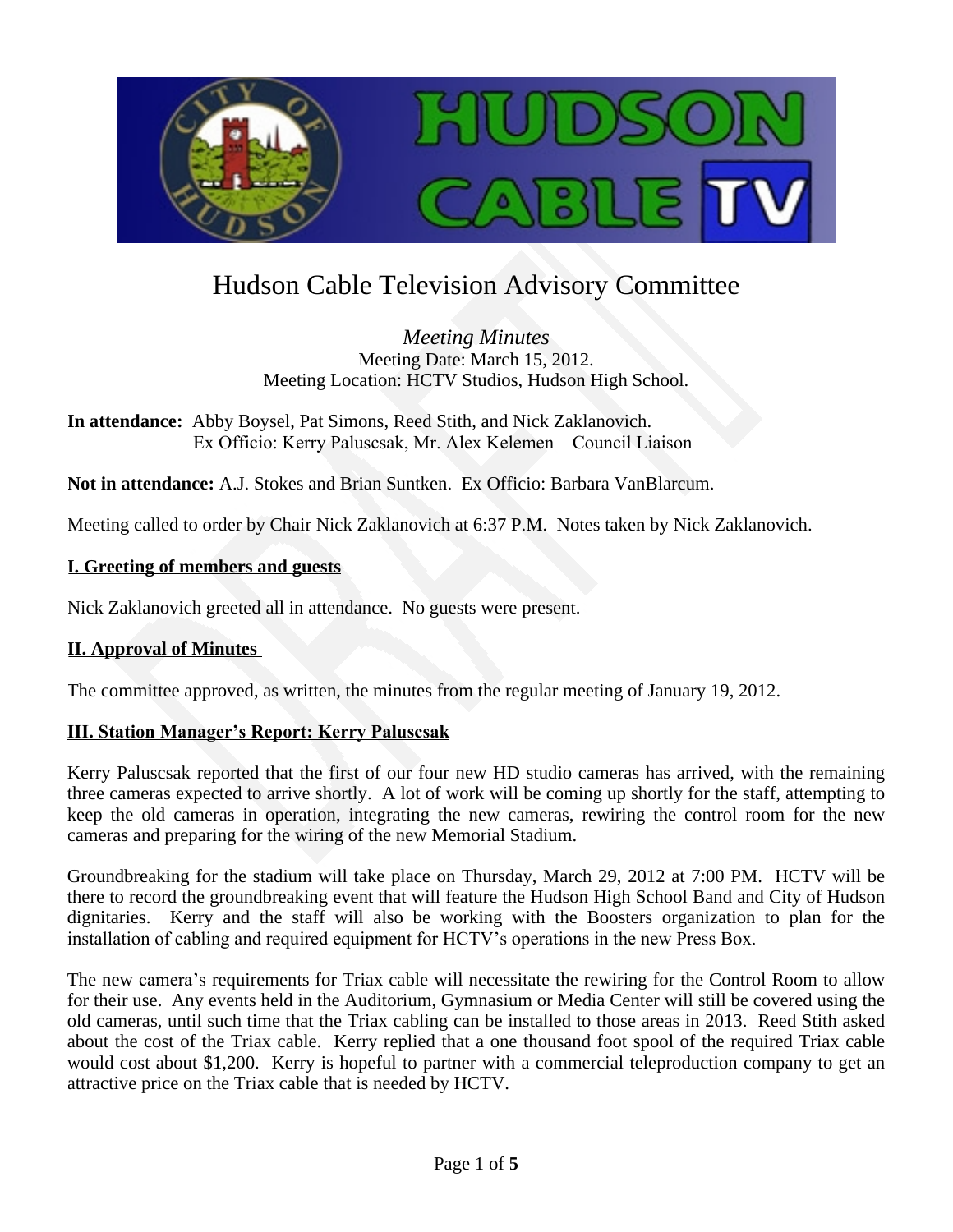# **III. Station Manager's Report: Kerry Paluscsak, continued**

Kerry reported that there are numerous changes and improvements planned at Town Hall this year. The encoder at Town Hall will be replaced with a new encoder that will allow for greater information transfer about the meetings that take place there. The Granicus system that is in use for the government meetings will allow for the city to go to a virtually paperless legislative process. The new equipment will also allow for the streaming of the HCTV video signals to mobile devices (Smart Phones, IPads, etc.). The School Board already has their new server in operation and the new capabilities from that new system will be active by the end of June. The HCTV upgrade that will allow the station to stream to mobile devices will follow shortly thereafter, probably in July or August.

Equipment upgrades and changes within the Council Chambers are also planned for the near future. New microphones will be installed along with new speakers for inside of chambers. The dais itself will be reconfigured and a 70" monitor will be added in place of the existing pull-down screen for graphic presentations. The new monitor will be mounted on the South wall of the chambers, so that council members will be facing the monitor screen, rather than having to look behind them as they do now. Smaller monitors are planned for the sides of the chambers, so that the public can also easily see the graphic presentation content. Plans are also being developed to replace the cameras that are currently in use in the Town Hall chambers. The current cameras are basically robotic security cameras. The planned new camera equipment will provide a greatly improved video picture under the conditions that exist in the chambers.

Kerry thanked everyone that was involved with the Pancake Breakfast event. He estimated that perhaps 80 – 100 people visited the studio during the Open House.

## **IV. CAP ACT Update – Kerry Paluscsak**

Kerry said that he knows of no further action getting the CAP Act moving forward in Congress. The fact that it is an election year may have a lot to do with the quiet dormancy in regards to the Act. Kerry mentioned that there is a new chairman of the Federal Communications Commission (Julius Genachowski), who is reportedly very much in favor of community access facilities. However, there still are lots of states that have video service agreements, like Ohio, that are now realizing that the promises made by the cable industry have not come to pass. Competition has not developed and rates have skyrocketed, in contrast to what was promised when the VSA was enacted. On a local level, support for the CAP Act is growing, but it will take a Federal act to repeal the wrongs that occurred in the state legislation related to Public Access.

#### **V. Public Access Update - All**

Abby Boysel reported that she has contacts with two high school students that attended the recent Open House that may be interested in hosting a program on HCTV.

Reed asked about the Spring Concerts from the High School. Kerry reported that Brian Suntken had produced a program for the both the string and vocal concerts and DVD orders for those programs have been strong.

Nick reported that he is almost finished with editing on a Tree Canopy presentation that Tom Munn did at the Hudson Garden Club meeting in February. Nick is also taping the Hudson Heritage meetings and the most recent meeting featured Bill Greer, who was a past president of HHA, speaking about 1980's extension of the Hudson Green. Nick also is working on the video from the Pancake Breakfast, but has just started on the editing of that program.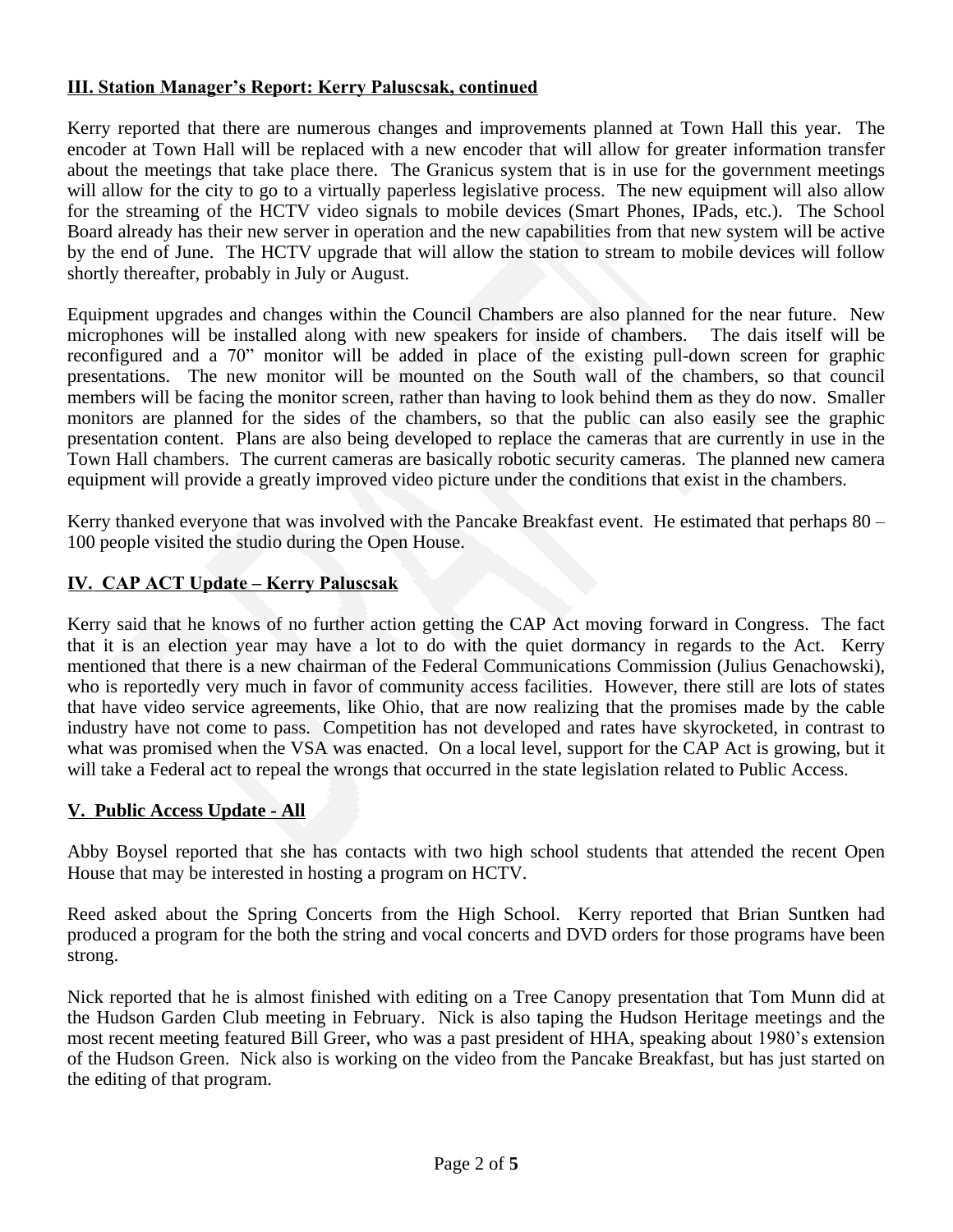# **VI. Previous Meeting Follow-Up - All**

The committee is currently one seat short of the full complement of members. Nick suggested that it would be a good thing if the current members could bring forth ideas for candidates to fill the opening and asked the members to come up with ideas. Pat Simons asked if there was any particular organization that we would like to recruit from. Pat asked if someone from the school system would be a good choice. Kerry added that we already have liaisons with both the City school system and the Western Reserve Academy. He also added that both liaisons are very busy with their own operations and would probably not welcome having to attend another meeting on top of what they no attend.

Nick said that he would send a message to both school liaisons, just as a reminder that the committee still exists, and perhaps include a copy of our minutes, in an attempt to draw their interest back to HCTV. Kerry suggested that Brian Welch, the principal of the High School could fill the dual roll of school system liaison, but he could also be a potential new committee member, as he is a Hudson resident. Reed suggested that getting one of the merchants involved, via the Chamber of Commerce might be a good way to recruit a new committee member.

Nick asked about the Time-Warner arrangement and Kerry responded that all is well in that regard.

Nick mentioned the goal of trying to build a stronger relationship with the Hudson Library and Historical Society. Pat mentioned that the library is now webcasting some of their programs. Kerry added that HCTV does occasionally record programs at the library, and Nick added that there were some interesting presentations coming up shortly at the library that should be recorded for HCTV.

Mr. Kelemen mentioned that the grant that the library received from the Morgan Foundation to purchase the video equipment that they do have was targeted specifically for entrepreneurial presentations. Pat asked if the library can edit their own programs. Kerry said that he believes that they do have their own computer editing capability, but he did not know how much the capability is used. Kerry added that much of the HCTV programming is archived and provided to the library.

Nick mentioned that he had created a questionnaire that could be used for the proposed Business Link program revival and sent that proposed questionnaire to Carolyn Konefal from the Chamber of Commerce and Chuck Wiedie of the Hudson Community Development office. No response was received from either party on that questionnaire, so perhaps a follow-up contact is needed to get the ball rolling on Business Link.

We had talked at the last meeting about asking for comments at the end of each production and using the hctv@hudson.oh.us e-mail address for those comments. Kerry said that several staff members have access to that e-mail address, so that would be a good choice to use for general program comments.

#### **VII. Strategic Plan Subcommittee Update – Pat Simons & Reed Stith**

Reed asked if the results from previous HCTV surveys were available from the files. Kerry was quite sure that the old survey results could be located and distributed.

Reed said that the original plan was to have the key city official interviews completed by the time of this meeting, but that did not happen. Reed said that he & Pat plan to do their interviews on the week following the meeting. Abbey said that their pre-interview letters have been sent out, but they still need to schedule the meetings with the officials.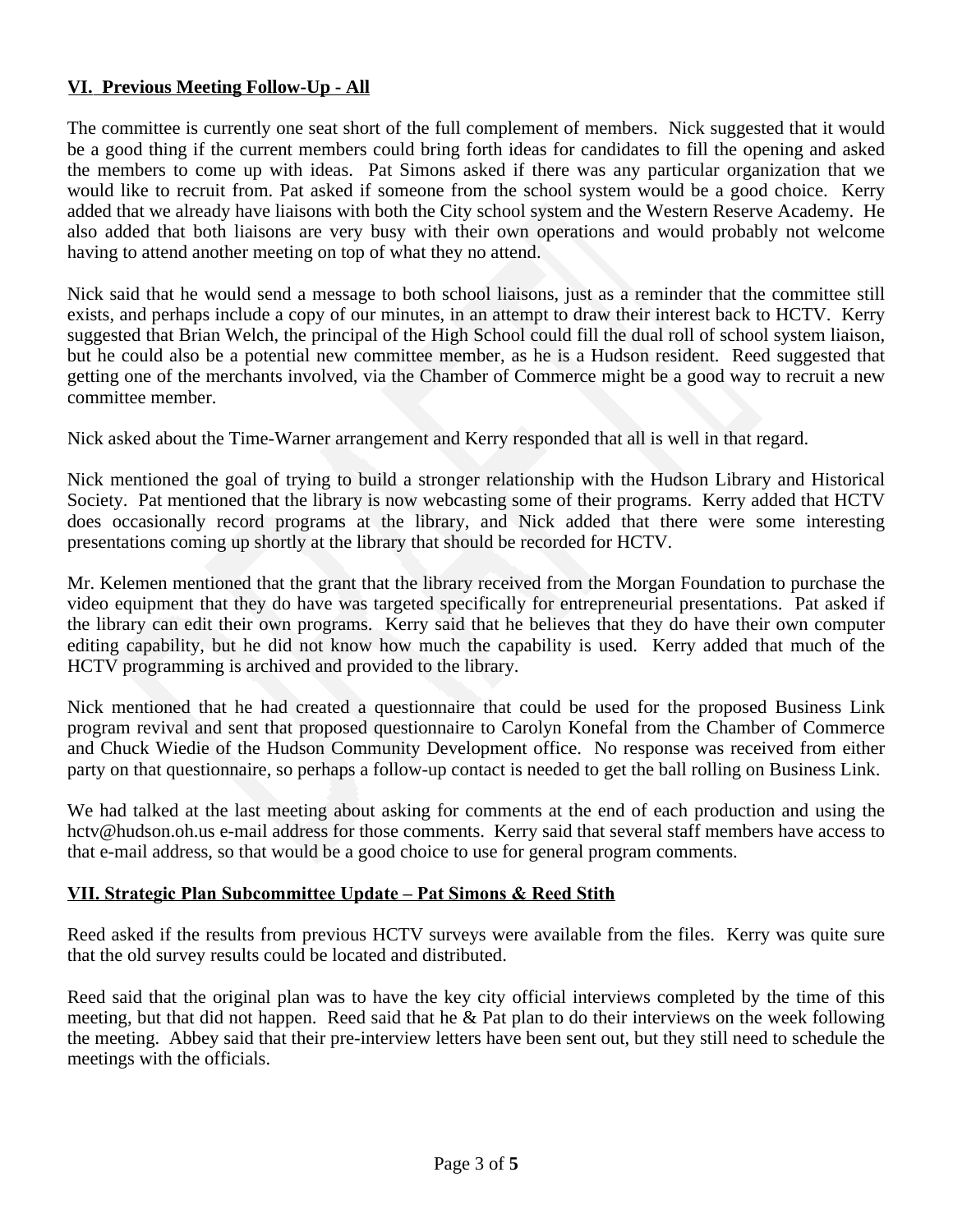# **VII. Strategic Plan Subcommittee Update – Pat Simons & Reed Stith, continued**

Pat asked if each interview would have a follow-up report to describe the results and details. Reed answered that the intention was to have a follow-up report for each interview. Reed mentioned that it would be best to capture the interviewee's exact words, rather than paraphrasing their comments.

Pat asked about the community-wide survey that was previously discussed. We all agreed that the city official surveys should be completed first, and then the results from those surveys could be used to develop a citywide survey scheme.

Nick said that he had compiled the results that were obtained from the paper survey that was conducted at the recent Pancake Survey. Nick thanked Pat for taking the initiative to move the survey takers out into the crowd, which proved much more successful than having the event attendees approach the table that HCTV had set up.

The team reviewed the analysis sheet that was generated from the results of the Pancake Breakfast surveys. 45 surveys were completed, and out of that group, 38 survey respondents have cable access to HCTV. Out of that group, 76% said that had watched HCTV in the previous month. Evening is the most popular time to watch and "Good Day in Hudson" and Up Late" are HCTV's two most popular programs. Events, such as music concerts and city events, were found to be the most popular type of programming, with sports and City Council meetings as second & third. 21% of the people surveyed had used the streaming option to watch HCTV, but 92% of those surveyed said the preferred method to watch is via the regular cable signal. The Hub-Times program listing was voted the most popular method to get the HCTV program schedule.

Kerry estimated that 35% of the programming that is available on Public Access channel #15 is also available via the on-demand streaming via Peg Central. Reed asked if there had ever been a cost estimate made to stream on-demand all of the HCTV Public Access programming. Kerry added that HCTV would have to re-visit and strengthen the Internet stream rights clearances all of the Public Access producers, if the station would expand the on-demand streaming option to non-HCTV produced programming.

Pat asked about the rotation of the channel #15 programming. Kerry said that some of the programs have a fixed position and the block of programs runs for twelve hours, in order to cover the overnight time periods.

Pat then asked if there were any surprises in the Pancake survey results. Kerry said that the pattern has been that anything related to school concerts, school sports, Hudson history or how-to shows are usually the most popular. Pat asked if HCTV's government meeting coverage has impacted the physical attendance at the meetings. Kerry said that when the subject of the meeting is a hot topic, people still attend the meetings.

Nick said that he was pleased with the results of the Pancake survey. He said that the small Pancake survey has inspired him to press on with a full-access Internet survey that would be available to all citizens, hopefully linked through the City web site. Nick reported that the free Survey Monkey Internet survey engine offer only allows for 10 questions and a limited number of responses. The next step in their offering is an unlimited question package that allows for 1,000 responses. Nick said that he would like to contribute the cost of the upgraded package to the station, when we are ready to go down that road. Nick said that the most answered questions on the Pancake survey were the multiple-choice questions, and we should keep that in mind when developing the Internet survey.